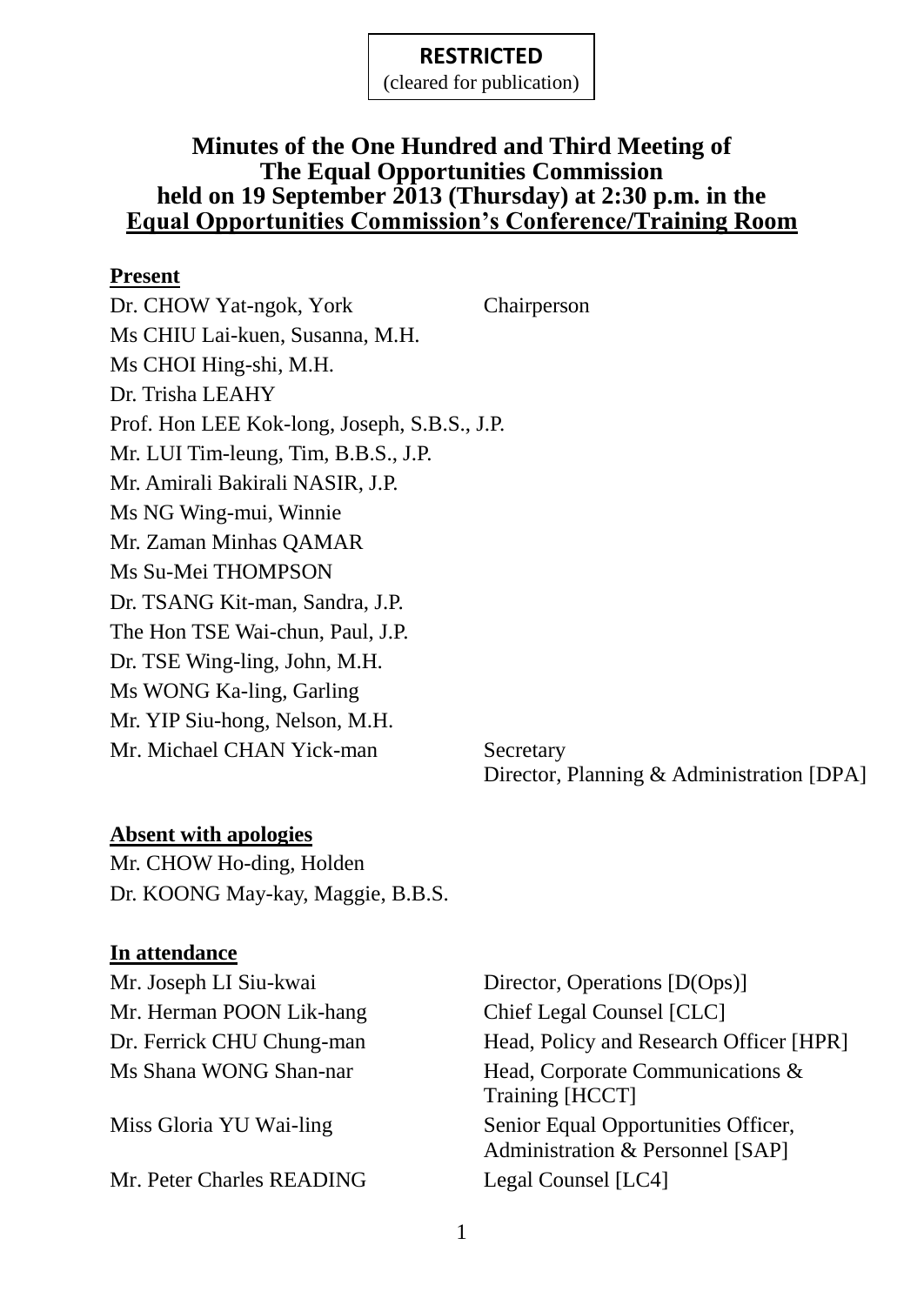### **I. Introduction**

1. The Chairperson (C/EOC) welcomed all Commission Members (Members) to the 103rd Meeting. Apologies for absence were received from Mr. Holden CHOW and Dr. Maggie KOONG, due to clash of meeting schedules/other business engagements/out of town.

2. C/EOC said that a press briefing would be held after the meeting in accordance with the usual practice.

**II. Confirmation of Minutes** (Agenda Item No. 1)

3. The Minutes of the  $102<sup>nd</sup>$  EOC Meeting issued to Members on 18 July 2013 were confirmed without amendment.

**III. Matters Arising** (Agenda Item No. 2)

4. Members noted that matters requiring their immediate attention from the last meeting had been included under the new agenda for this meeting. In view that some Members had to leave the meeting early, C/EOC suggested and the Meeting agreed to consider Agenda Item 4 first followed by Agenda Item 3 and the remaining Agenda Items.

### **IV. New Agenda Items**

#### **Progress Update on Organizing of the EOC Forum 2013**

(EOC Paper No. 16/2013; Agenda Item No. 4)

5. DPA informed the meeting that responses from stakeholders to participate in the Forum were overwhelming. Around 400 representatives from a wide spectrum of stakeholder groups had enrolled, which exceeded the capacity of the Auditorium booked for the Forum. An additional room had therefore been arranged to house participants registered after the deadline, to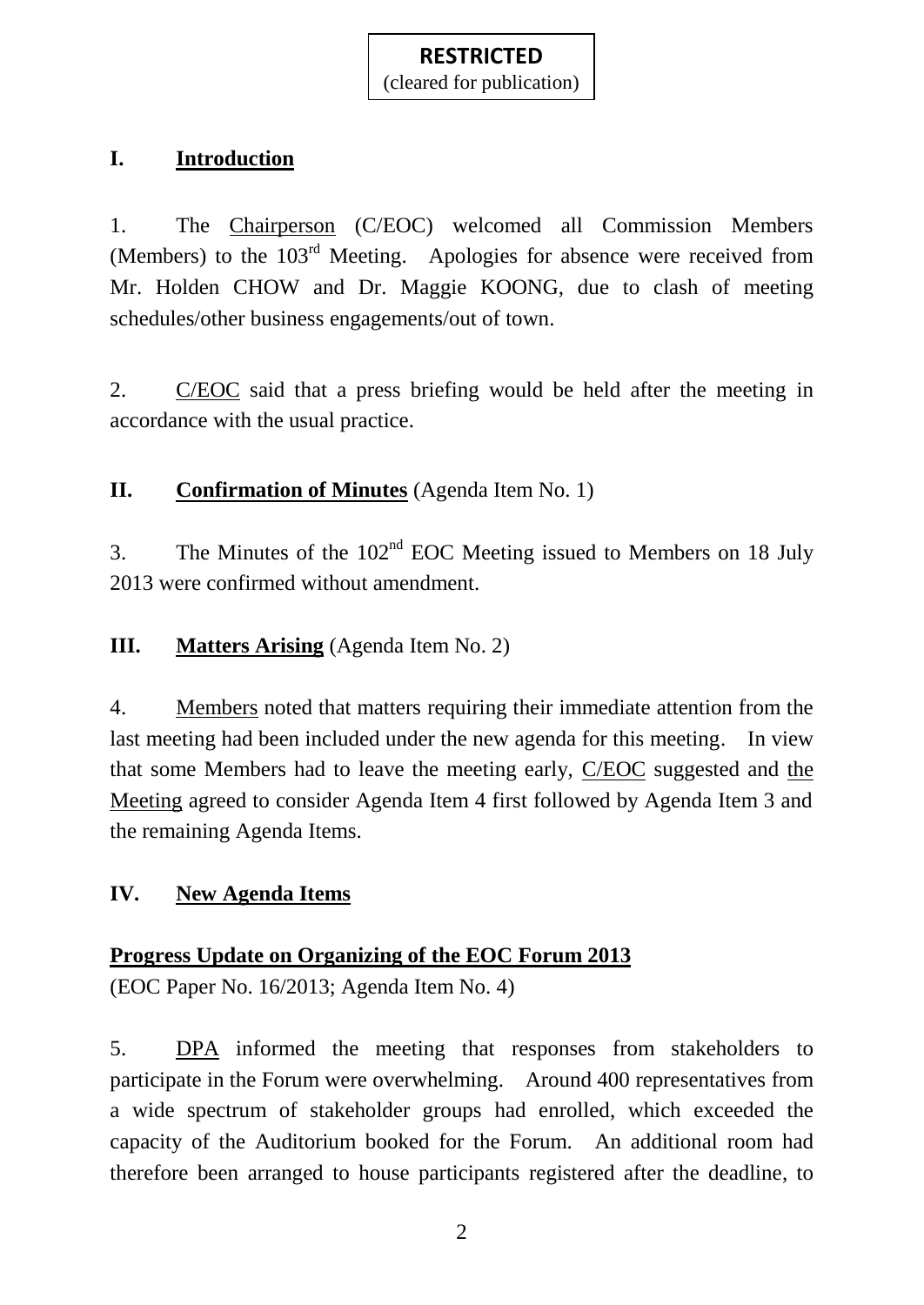view live-broadcast of the proceedings held at the Auditorium.

### *(Dr John TSE joined the meeting at this juncture)*

6. Presentation materials for the Forum were shown at the meeting, a copy of which was also tabled for Members' easy reference. Since the programme was very packed, EOC presenters at the Forum were requested to contain their presentations within the time limit set. Participants wishing to raise questions/share their views would be asked to do the same. C/EOC added that apart from hearing the views of participants, the Office would prepare a questionnaire for collecting participants' feedback on our work, as was suggested at the Retreat held on 6 September 2013.

### *(Mr Zaman QAMAR joined the meeting at this juncture)*

7. In response to questions raised by Mr Tim LUI, DPA said that the number of enrollees was more than doubled that of last year. The enrollees included women groups, rehab groups, EM organizations, LGBT groups and human rights organizations, etc and the majority of which was from rehab groups. There were also a number of Legislative / District Councillors and some consulate officials in Hong Kong who had enrolled. Details were on page 2 of the Appendix to EOC Paper No. 16/2013. DPA also confirmed that the master of ceremony has been adequately briefed to ensure that participants wishing to give views should focus on EOC's strategic work plan and major on-going undertakings.

### *(Mr A B NASIR joined the meeting at this juncture)*

8. Since the programme schedule was tight, it was expected that the Forum would start on time at 2:30 pm and it was suggested that Members should arrive at around 2:00 pm.

[Post-meeting note: In spite of the bad weather due to Typhoon Usagi in the early morning on 23 September 2013, the EOC Forum 2013 was successfully held in the afternoon on the same day. More than 300 participants attended the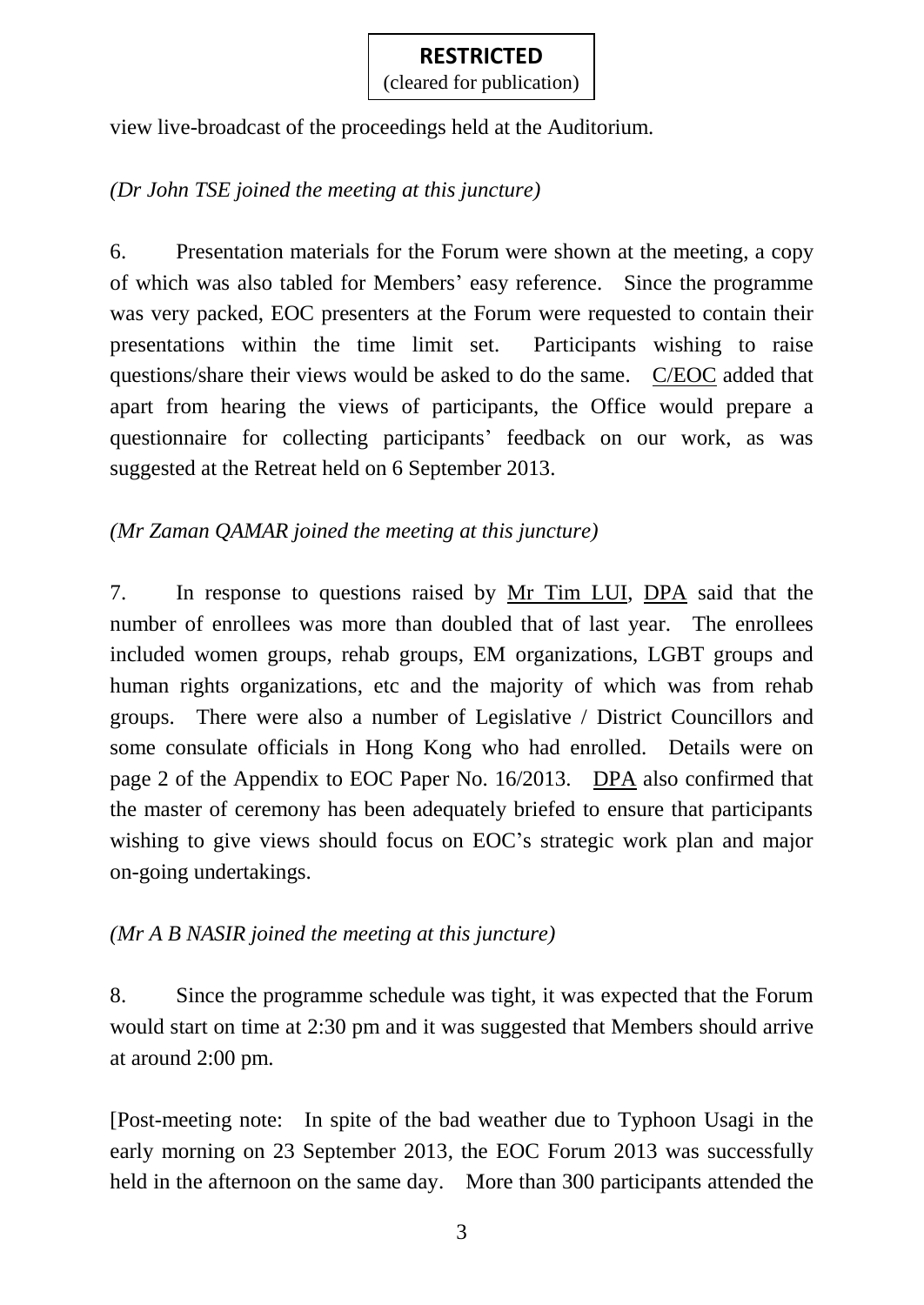Forum.]

### **Progress on The Discrimination Law Review**

(EOC Paper No. 15/2013; Agenda Item No. 3)

9. CLC highlighted the salient points contained in EOC Paper No. 15/2013 to Members. Members noted that since the last meeting on 20 June 2013, some of the major items under consideration in the Discrimination Law Review (DLR) were discussed in separate briefing sessions held in August for Members who were available. The steps and rough timelines in preparing for an intended public consultation were also discussed. The DLR was further discussed in the Members Retreat held on 6 September 2013. There was consensus that the DLR needed to be conducted to improve on deficiencies and enhance equality protection under the current law. There was also consensus that discrimination legislation on sexual orientation and gender identity should be introduced. One issue to be further discussed was whether the Commission would seek to propose consolidation of different ordinances into a single ordinance. The advantages and disadvantages of a single ordinance were set out in paragraph 4 of the said paper.

### *(Ms Susanna CHIU joined the meeting at this juncture)*

10. Members noted that the internal work on the DLR now reached a stage where different areas for changes in the current law had been identified and preliminary options for amendment had been proposed. For the purpose of obtaining feedback on the structure and contents of a consultation document and to refine the options, preliminary meetings with representative stakeholder groups would be held. One of the meetings had been held on 16 September 2013 in which 16 representatives from various stakeholder groups had attended. A summary of the meeting and a preliminary outline of the proposed DLR consultation document were tabled as Supplementary Information to EOC Paper No. 15/2013 for Members' information.

11. Although the Commission had yet to consider whether it would seek to propose consolidation of different ordinances into a single ordinance, in the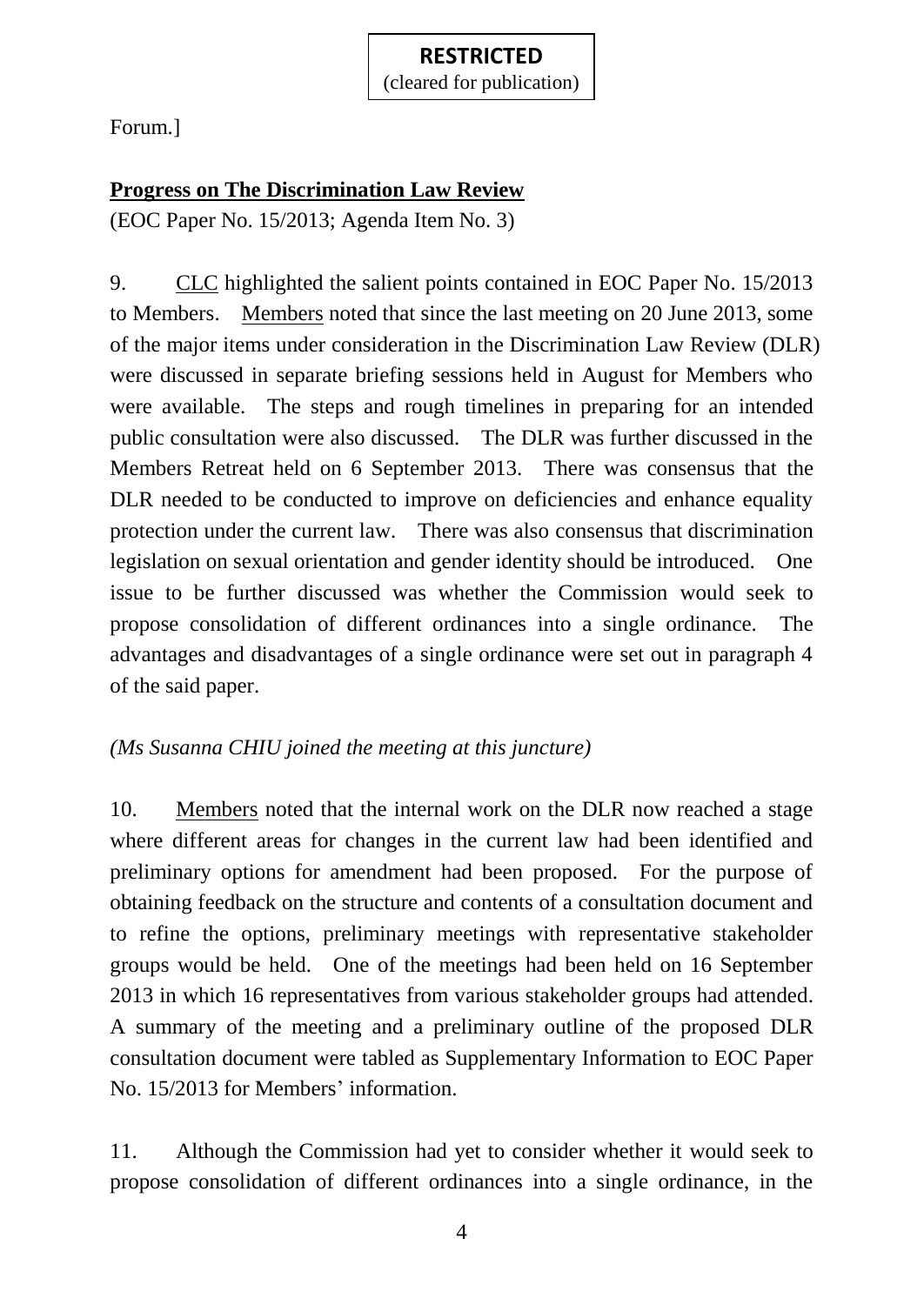(cleared for publication)

discussion with stakeholder groups in the preliminary meetings, CLC said that the subject would inevitably be raised and discussed. Dr John TSE reckoned that the Government might not be very enthusiastic in taking forward the work related to the consolidating of different discrimination ordinances into one. Since amending the law was a government duty, he suggested the EOC could pragmatically accord a higher priority to tasks with a higher chance of getting done through the Government, for example, the legislation on sexual orientation and gender identity. In response, C/EOC said that the EOC could now work on both the DLR and the legislation on sexual orientation and gender identity in parallel, provide more details on the related matters, address the questions of common concern, and beef up the document for consideration and consultation with the public. Members' comments and inputs to the consultation document would be welcome. The consultation with the public was hoped to be conducted in 2014. Depending on the feedback from the public, the EOC could refine its work and priorities. Members' approval would be sought on the consultation document when it was ready.

*(Mr Nelson YIP joined the meeting at this juncture)*

#### **Report on the Strategic Retreat held on 6 September 2013**

(EOC Paper No. 17/2013; Agenda Item No. 5)

12. EOC Paper No. 2017/2013 reported to Members the Strategic Retreat held on 6 September 2013. The major agreement at the Retreat included the endorsement of the EOC's 5 priority work areas and 3 on-going major undertaking; the roles of the EOC Board (i.e. Governance Role, Leadership Role, Advisory and Key Supporter Role and Ambassador Role); and that the EOC had a general duty to promote equal opportunities outside the existing 4 discrimination ordinances, such as age discrimination and discrimination against new migrants and foreign domestic helpers; and that performance measurement and yardsticks for Members and the EOC's work should be drawn up. C/EOC thanked Members for attending the Retreat which provided a clear endorsement on our current work and future work directions.

13. Dr Sandra TSANG reminded that additional to the above, it was also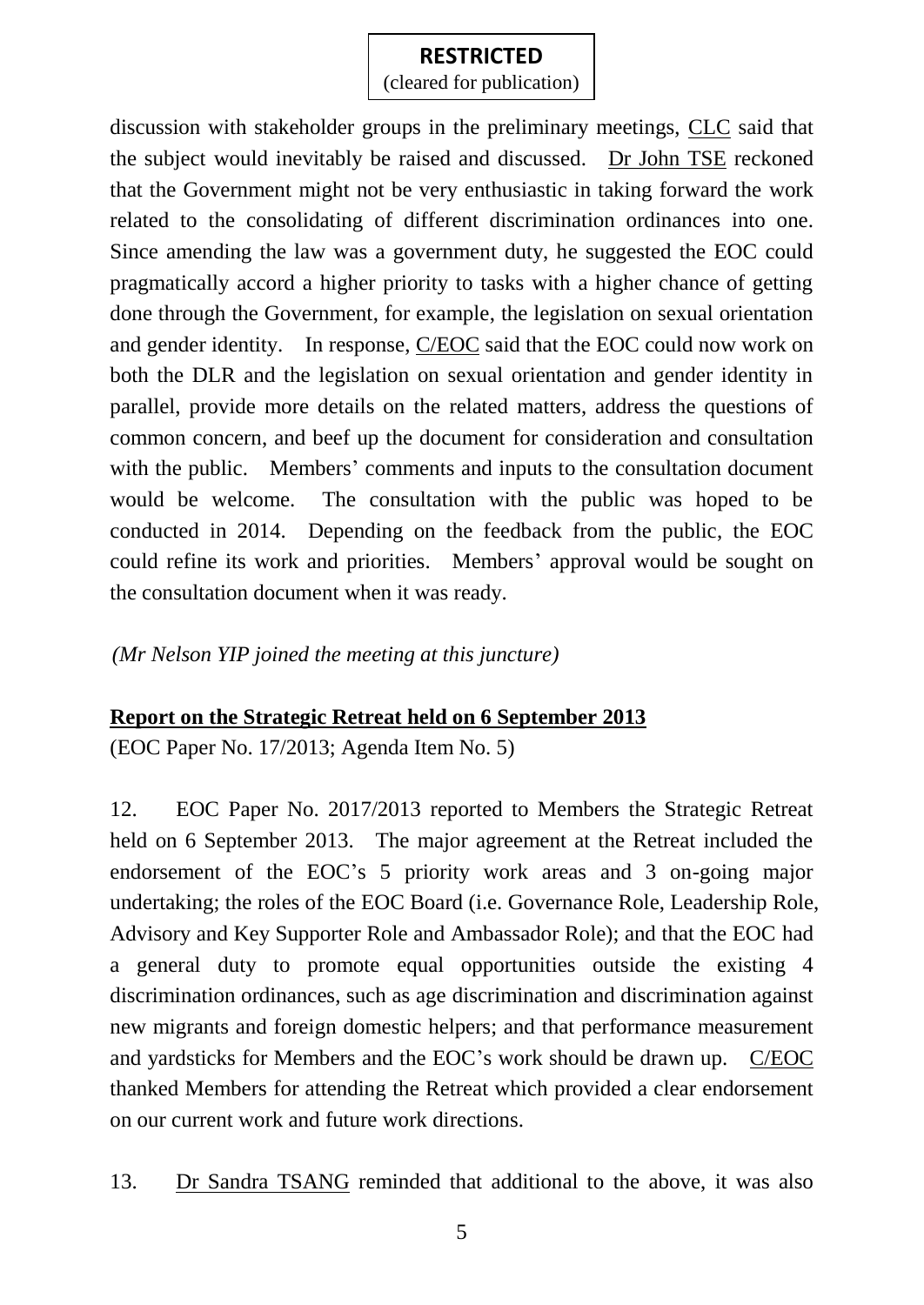(cleared for publication)

agreed in the Retreat that special attention and effort would be paid to strengthen internal capacity through training and development for staff and Members. Ms Susanna CHIU remarked that the Retreat conducted was a good opportunity for the EOC to agree on its strategies and work plan. She suggested that similar event should be conducted regularly.

14. The Meeting noted that the Office would form internal task groups to work on the strategic work areas which had been agreed, and give consideration to issues identified and recommendations made in the Retreat, including the strengthening of internal capacity. In response to Ms CHIU's suggestion, C/EOC said that similar event could be held annually with consideration for a mid-year review on the progress of the agreed work. The mid-year review could be a half-day event or an internal review carried out by the Office for bringing to the Board's attention. Members expressed their appreciation to the Office for a well-organized Retreat.

### **Endorsement of Co-opted Member of CPPC**

(EOC Paper No. 18/2013; Agenda Item No. 6)

15. Ms Garling WONG, Convener of the Community Participation and Publicity Committee (CPPC) introduced the background of Prof. T H TSE to Members, the nominee for CPPC co-opted membership and sought their approval on the appointment. Members noted that Prof TSE has been recognized internationally as the pioneer in integrating formal and practical methods in software engineering. He is a person with mobility difficulties and has been involved in various community organizations serving persons with disabilities. It was considered that Prof TSE's qualifications and wealth of experience would add value to the work of the CPPC.

16. Members approved the appointment of Prof. T H TSE as Co-opted Member of the CPPC until 19 May 2015 to coincide with the term of office of EOC Members.

*(The Hon Paul TSE joined the meeting at this juncture.)*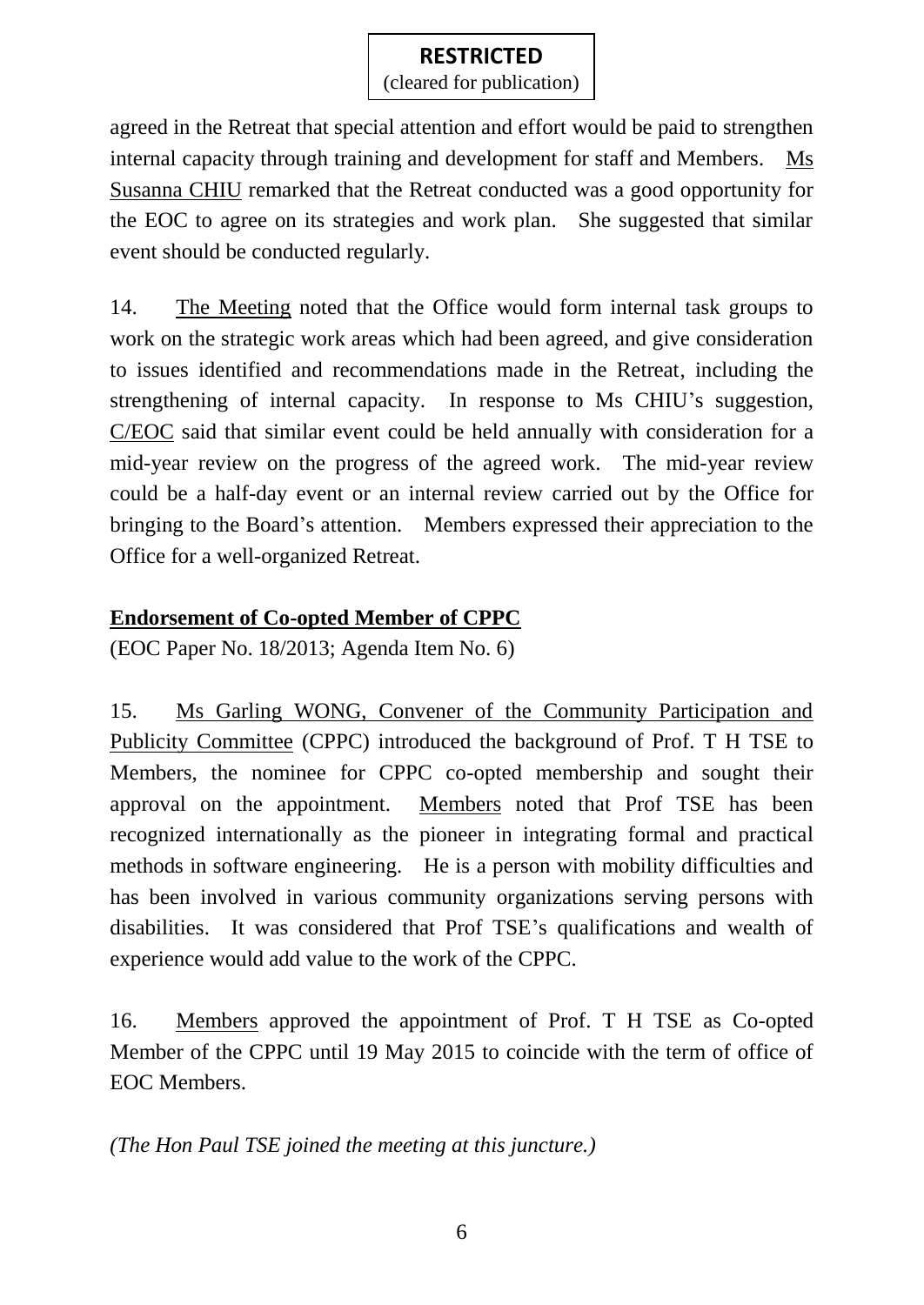# **Six Monthly Review of EOC's Work (January – June 2013)**

(EOC Paper No. 19/2013; Agenda Item No. 7)

17. EOC Paper No. 19/2013 provided a statistical representation of the Commission's work and major work/project progress and court actions undertaken between January and June 2013. With reference to the Conduct of Legal Assistance Court Actions (status as at August 2013) in Annex 3 to the said paper, Dr John TSE noted that 6 out of the 12 cases reported therein were related to pregnancy discrimination in employment. He suggested more educational and promotional work be done targeting specific employer and employee groups where such discrimination was found to be common or blatant. The EOC Office would follow up.

18. In response to questions raised by Ms Susanna CHIU and Mr Z M QAMAR, HCCT said that the EOC provided fee-charging consultancy service to organizations upon request. In the period between January and June 2013, consultancy service was provided to two organizations with a total of 621 employees. The service included assistance provided to the organizations concerned in establishing, reviewing and implementing their EO policies. Members suggested to step up efforts in EOC's consultancy services to complement EOC's training efforts.

19. It was discussed at the Retreat held on 6 September 2013 that the number of organizations which had EO policies in place could be one of EOC's performance measurements. In order to facilitate more SMEs to establish their own EO policy, Ms Susanna CHIU suggested the Office to make ready easy-to-use self-help templates and guides on EOC's website. She also suggested the Office to liaise with professional bodies / associations to include training on EO in their professional training curriculum and promote an equitable workplace in their members' organizations and encourage them to establish EO policies. C/EOC agreed and added that he had recently started meetings with the presidents / vice chancellors of universities in Hong Kong with a view to assisting them to build an EO culture and promote the concepts of EO mainstreaming among the universities and their students, who would be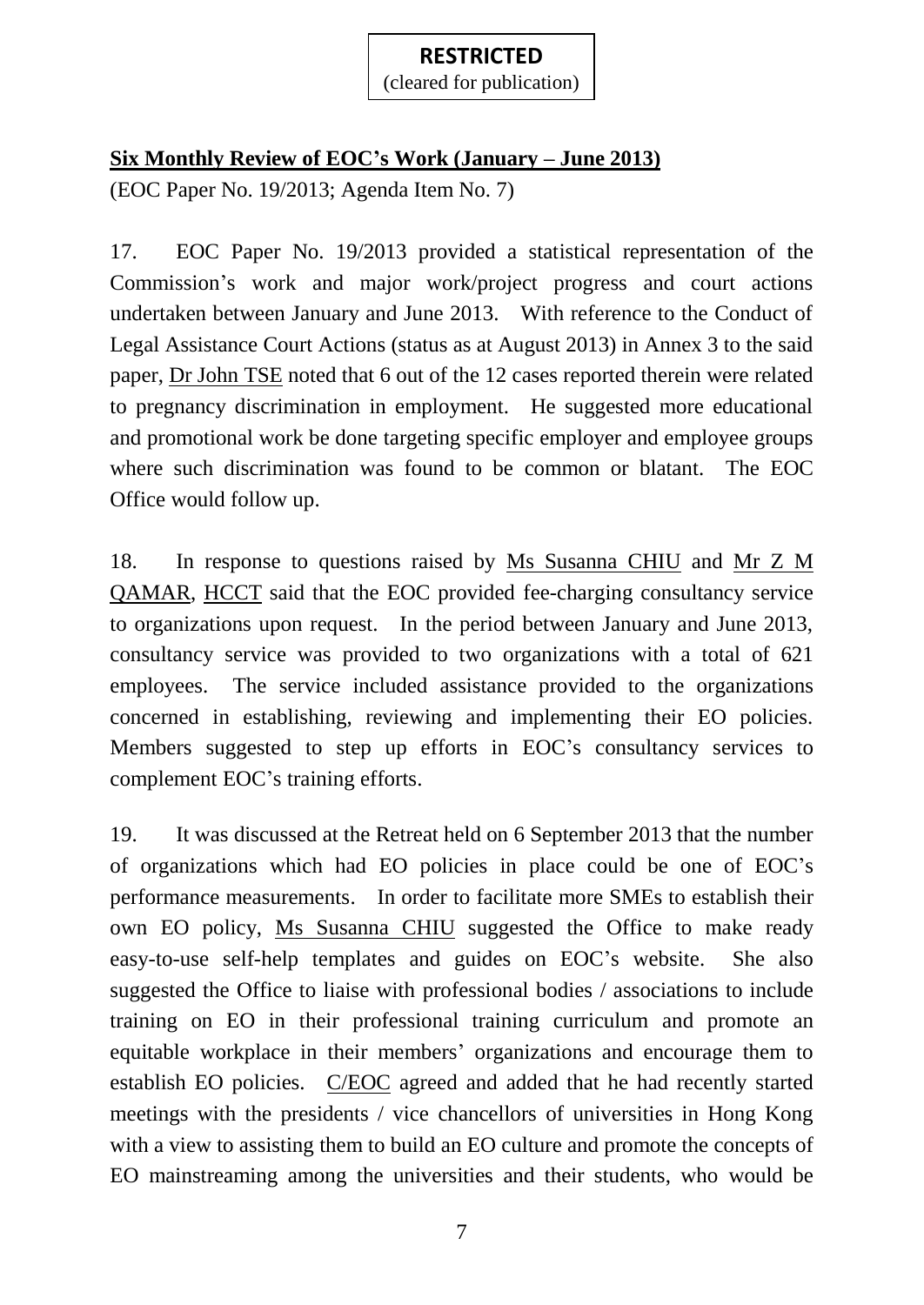future leaders of the community.

20. In response to questions raised by Ms Susanna CHIU related to the complaints received in the past 6 months, D(Ops) said that the number and nature of the complaints received were similar to the same period last year. Roughly speaking, around 50% of the complaints received were on DDO, 30-40% on SDO and the rest were on FSDO and RDO. Among the complaints under DDO, most of them were in the field of employment and related to sick leaves and dismissals. For cases under SDO, they were mainly sexual harassment and pregnancy cases. For cases under FSDO, they were for example, related to overtime work in employment, and other non-employment issues such as breast-feeding facilities in shopping malls. As for cases under RDO, around 70% of the cases were related to provision of services and the rest are mainly related to employment issues.

*(Ms Winnie NG and Dr John TSE left the meeting at this juncture.)*

# **Reports of the Legal & Complaints Committee (LCC), Community Participation & Publicity Committee (CPPC), Policy and Research Committee (PARC) and Administration & Finance Committee (A&FC)**

(EOC Paper No. 20/2013; Agenda Item No. 8)

21. Members noted EOC Paper No. 20/2013 which presented important matters raised and decisions made at the meetings of the 4 Committees established under the EOC.

### **V. Any Other Business**

# **18th Annual Meeting and Biennial Conference of the Asia Pacific Forum of the Asia Pacific Forum of National Human Rights Institutions**

22. C/EOC reported that Members' approval had been given for Ms Susanna CHIU, Mr. Michael CHAN and himself to attend the Asia Pacific Forum Annual Meeting and Conference in Doha from 1 to 3 October 2013. The relevant budget for the attendance had also been approved. He would be given the